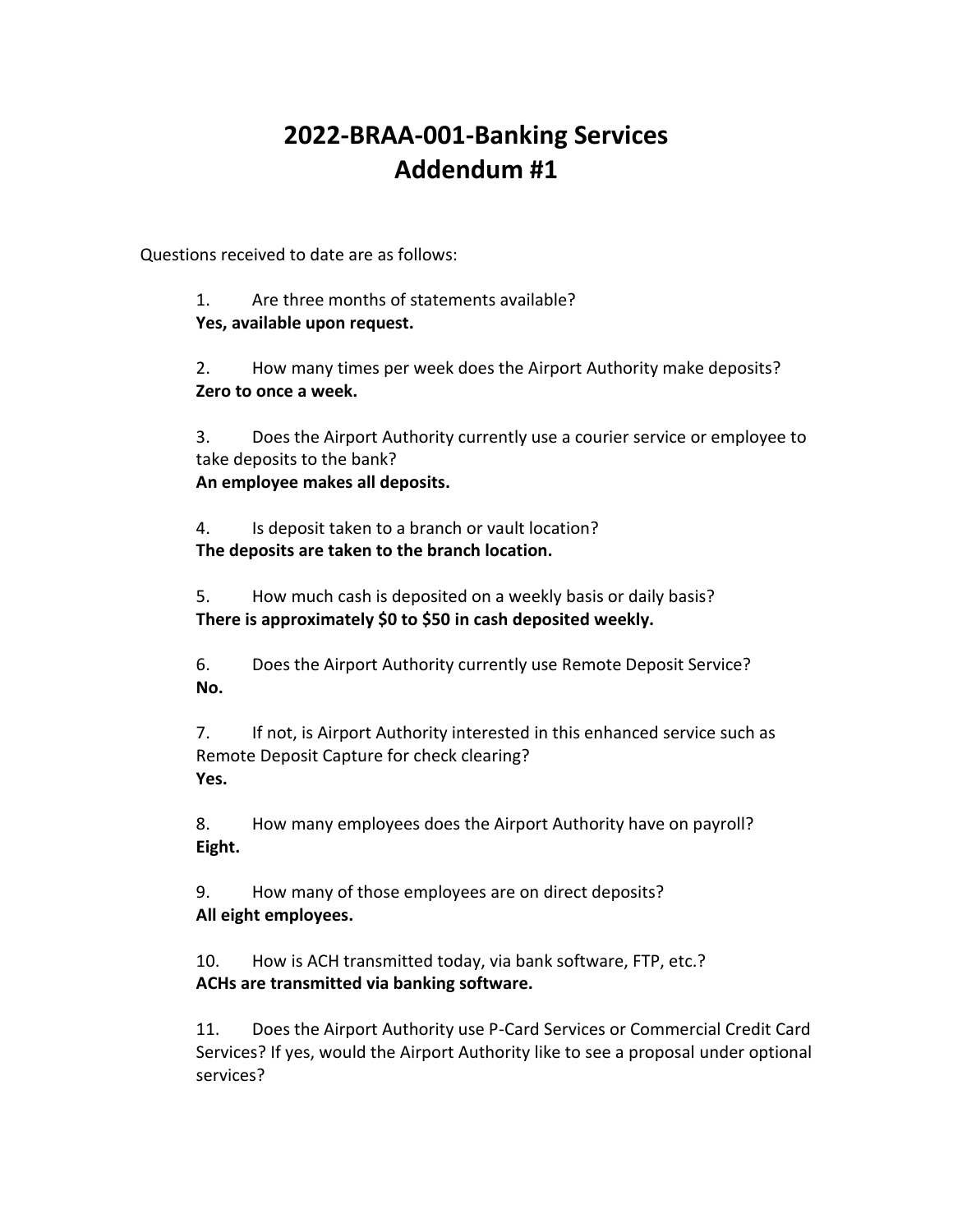**Yes, the Airport Authority uses P-Card Services. Yes, the Airport Authority would like to see a proposal under optional services.**

12. How are Merchant service payments processed?

**Payments are processed by a third party via card swipe at a payment kiosk and online. The Airport Authority would be interested in consolidating merchant service payments and exploring point of sale payment processing options as an additional service.** 

13. What is the Airport Authority's average monthly balance? **The Airport Authority's current average monthly balance is \$900,000 - \$1,000,000.** 

14. Anticipated monthly check activity and dollar amount? **An average of 80 checks totaling an average of \$550,000 are processed monthly.**

15. Does the BRAA have a specific pricing format/list you require in response to Exhibit B?

**For pricing proposal requirements see Section 8 of the RFP. Exhibits listed on Page 35 of the RFP are intended as exhibits to the executed contract upon award.**

16. Please share what are you accepting payments for by merchant account. **Payments accepted by merchant account include security badging fees and US Customs processing fees.**

17. How many merchant accounts will you need in total? **The Authority will need one processing account and two user logins.**

18. Please describe all payment application terminals, software and gateways being used in your existing merchant accounts.

**POS terminal is Livewire, payment processing is Paya, and clearing is The Greater American Financial Services.**

19. Do you accept Advanced Payment by Credit Card? If yes, what is the timeframe from payment to delivery of the product or service? **No.**

20. What new abilities and/or solutions are you seeking? **As contained in the RFP.**